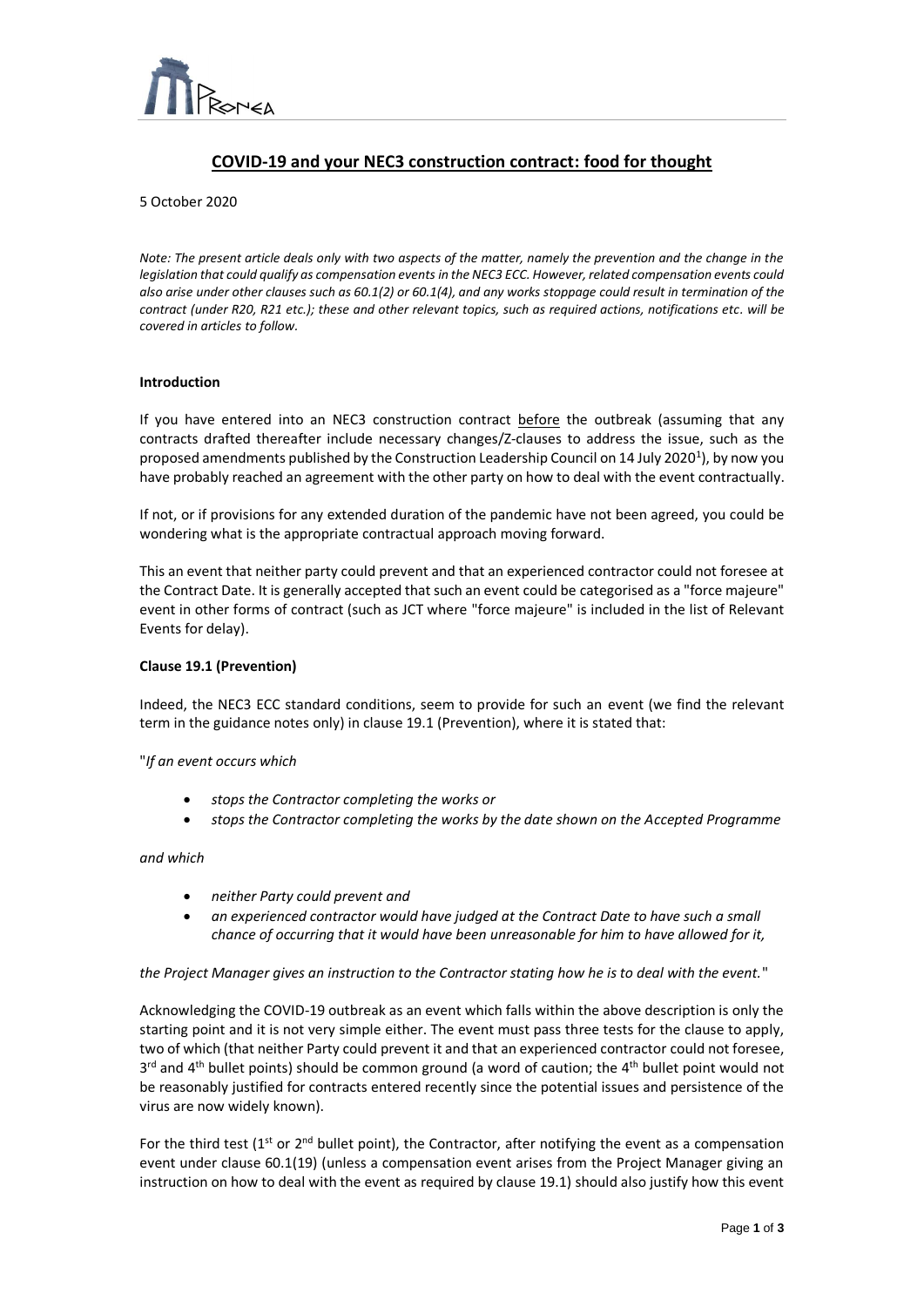

has either stopped the Contractor from completing the works or stopped him completing the works by the date shown in the Accepted Programme, i.e. how it affected the planned Completion.

 $\overline{a}$ 

We have just encountered two possible contention points. First, the Contractor must demonstrate the delay (which means that it needs to show that the works on the critical path were delayed after absorbing any available float) and second, this has to be based on the Accepted Programme; what if the last Accepted Programme was "accepted" a few months ago and all subsequent submissions are under review or not agreed (not the way NEC3 is supposed to operate but a very realistic scenario)?

A third issue that arises, is whether the outbreak itself or its consequences (e.g. government measures to deal with the outbreak, unavailability of suppliers etc.) qualify as compensation events. A natural disaster would be a compensation event as it would possibly prevent the Contractor from completing the works, but the consequences of the COVID-19 outbreak so far are indirect (related mostly to the restrictions / social distancing and self-isolating measures, which affect the availability of resources and the way the works are conducted on site), unless the Contractor is deprived of its human resources by means of them getting sick and unable to work (which would also extend to its supply chain).

Even when, following improvement of the situation, sites are fully operational, these restrictions could possibly remain (with the necessary adaptations as regards site conditions) for an unspecified period.

The Construction Industry Council (CLC) published on 4 July 2020 Version 5 of its Site Operating Procedures<sup>2</sup> (SOPs) and keeps publishing updated guidance on specific matters such as the wearing of face coverings on site<sup>3</sup> (published on 29 September 2020), based on the latest Government guidance.

Arguably, the required safe systems of work would impact on the Contractor's programme and productivity, notwithstanding the additional costs pertaining to the increased HSE supervision, signage etc. Conversely, from the Employer's perspective, compliance with HSE regulations and guidance (as updated) could be (strictly) considered a Contractor's obligation.

## **Secondary Option clause X2 (Change in the law)**

In the last scenario, the Contractor could move away for the outbreak event itself and rather seek refuge in Secondary Option clause X2 (X2.1 - Changes in the law) provided it is included in Contract Data Part 1 of its Contract.

As set out in this clause, a change in the law of the country in which the Site is located is a compensation event if it occurs after the Contract Date. Any new legislation regarding the measures / restrictions for tackling the outbreak would qualify as a compensation event as it is directly affecting the construction operations.

However, published Government guidance could not easily qualify as a "change in the law" in accordance with X2.1 (or even as a state statute, ordinance, decree, regulation or by-law of a local authority as clarified in the NEC3 ECC Guidance Notes for this clause), and one would have to identify Government new legislation (such as the Coronavirus Act 2020) that would constitute (directly or indirectly) the "change in the law" relevant to the works.

#### **Assessment of the compensation event**

Even if the above hurdles were overcome, a compensation event was justified and the Project Manager had accepted it (or notified it in accordance with clause 61.1), when it comes to the assessment stage the Contractor would have to provide within its quotation details of how the Prices, the Completion Date and / or the Key Dates were changed or will be changed as a result of the event.

For the changes to be assessed on a forecast basis (clause 63.1 provides for the dividing date to be the date of notification of the compensation event or the date of the instruction) another problem would arise, as the duration of the outbreak or of the expected level of restrictions would still be unknown.